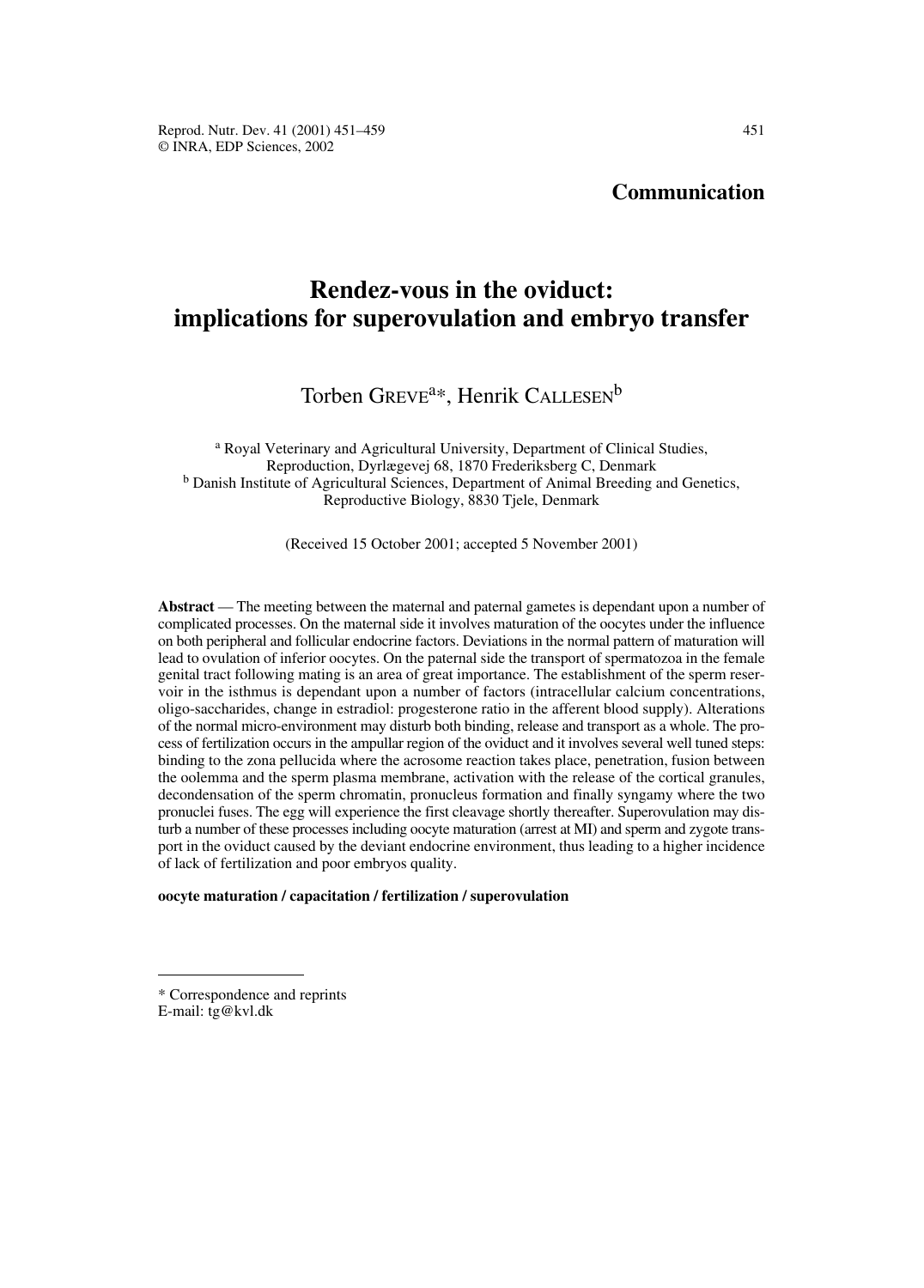## **1. INTRODUCTION**

The meeting between the male and female gamete, ultimately leading to fertilization, involves a number of finely tuned processes that in principle may be adversely affected by the morphological and endocrine changes induced by the superovulatory treatment. In the following review, aspects of male and female events leading to fertilization will be discussed with special emphasis on aspects related to embryo transfer in cattle. This is by no means intended to comprise a complete review of the processes leading to fertilization, but merely highlighting the steps where the events may be adversely affected in the superovulating animal.

#### **2. PREPARATION**

#### **2.1. The oocyte**

Following the preovulatory LH-surge the oocyte and its surrounding cumulus cells, designated the cumulus oocyte complex (COC), undergoes a number of sequential changes which are essential for the oocyte to obtain fertilizing capability. The oocyte maturation has been studied in great detail in cattle by Kruip et al. [39], Callesen et al. [4] and Hyttel et al. [31, 35]. The changes include disruption of the junctions between the cumulus cell projections and the oocyte as well as breakdown of the envelope of the oocyte nucleus (ONBD) within approximately 12 h after the LH-peak (maximum value of LH in plasma during the LH-surge). Around 15 h after the LH-peak, the metaphase of the first meiotic division (MI) and rearrangement of mitochondria and vesicles are seen. Around 19 h after the LH-peak the first polar body is abstricted and the second metaphase (MII) appears. Around 22 h after the LH-peak, the cortical granules migrate from the centre of the ooplasma to solitary positions just under the oolemma, the Golgi compartment decreases and the smooth endoplasmic reticulum transforms. The COC leaves the follicle around 24 h in unstimulated cattle and around 24–33 h after the LH-peak in superovulated cattle.

It has, however, become increasingly clear that the normal process of oocyte maturation, both the nuclear and the cytoplasmic events described above, may be perturbed in animals treated with gonadotrophins. This includes premature maturation of the oocytes induced by the LH-contamination of the exogenous gonadotrophins [3, 4, 11] and/or deviant peripheral endocrine profiles (premature or absent LH-surge; high progesterone concentrations at the time of heat) leading to deviant follicular steroidogenesis and abnormal oocyte maturation ultimately resulting in a decreased capacity for the oocyte to undergo normal fertilization and embryonic development [4, 31]. Thus, a proportion of oocytes from superovulated animals will have an inherent abnormal structure that renders them inferior for subsequent normal embryonic development. The deviant follicular steroidogenic pattern, which includes abnormalities in the ratio between estradiol-17 $\beta$  and progesterone, may influence not only oocyte maturation but also the transport of oocyte and spermatozoa in the female genitalia, an aspect that will be addressed in a later section.

Besides the oocyte maturation, the cumulus investment undergoes certain essential changes including expansion and mucification. These events are important at least for the separation of the COC from the follicular wall and thus for assuring the ovulation process per se [20]. Furthermore, the COC becomes extremely sticky [12] and one may speculate whether this feature is important for the subsequent pick up by the ostium of the tuba uterina. Certainly, the mucification of in vivo produced cattle COC's is much more pronounced than in their in vitro produced counterparts (Greve, personal observation). Besides endocrine (steroids, prostaglandins) factors, an autonomic nervous regulation may be involved in the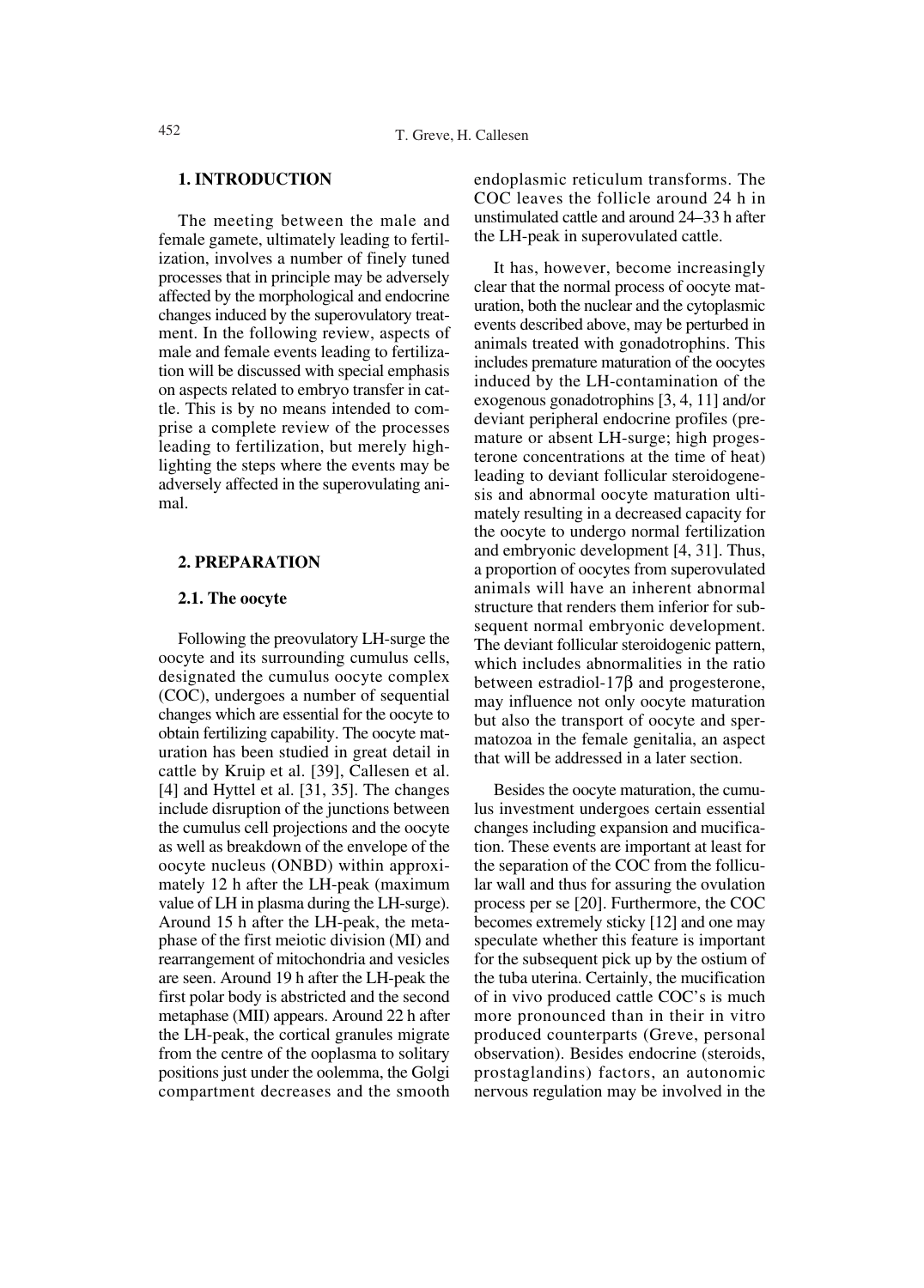process of ovulation by inducing contraction of the follicular wall prior to the collapse of the preovulatory follicle [43]. Other studies have, however, shown that denervation of the ovary has no adverse effect on the ovulatory process so the effect of the nervous system is still not clear [58]. The duration of the ovulatory process is estimated to be approximately 6 min in the mare [55], 1.8 h in pigs [50] and 4–12 h in the superovulated cow [3, 4]. Needless to say that the variation in the time of ovulation may affect the development stages of cattle embryos recovered on day 7 [3].

The approximate time interval from the occurrence of the pre-ovulatory LH-peak to ovulation(s) varies among animal species. For cattle it is between 24–33 h [4, 20], for pigs between 40–42 h [20] and for horses around 36 h [14]. This time interval is obviously important for planning the proper breeding or insemination time both in cases of spontaneous occurrence of the LH-surge and in cases where ovulation is induced by exogenous hormones.

At the time of ovulation, the ciliated epithelium of the fimbriated infundibulum sweeps the surface of the ovary to pick up the COC's [10]. Whether the cumulus cells are essential for this process is still under discussion [20] but observations from our laboratory have shown that at least in cattle, the oocytes are void of cumulus cells soon after ovulation. Following entry into the ostium, the oocyte is transported within minutes to the site of fertilization that is known to be the ampullar-isthmic region of the oviduct [20]. This transport is facilitated by the beating of the cilia and smooth muscle contractions, both of which are very active around the time of ovulation. During this passage and until the time of fertilization, the oocyte is exposed to an environment which is substantially different from the follicle and this is likely to induce certain metabolic and structural changes [20]. The transport to the ampullar-isthmic region is regulated by estradiol- $17\beta$  and progesterone, and abnormalities in the production of these hormones – or rather their ratio which may be seen in the superovulated animal [4, 11] – can certainly interfere with the normal oocyte transport to the site and thus the process of fertilization and the subsequent embryonic development.

A proportion of the oocytes reaching the site of fertilization in the ampullar-isthmic region is ready to be fertilized and it is important that the Rendez-vous between the oocyte and the spermatozoa takes place within a certain time interval. As reviewed by Hunter [20], the viable life span of the oocytes in the oviduct is 10–12 h in cattle and sheep, 8–12 h in the pig and about 8–10 h in horses. For the bitch it may be as long as 24–48 h [2]. Furthermore the age of the oocyte is inversely related to the estimated fertilization rate [25]. One could, however, argue that not all oocytes or eggs have the same viability, since a certain proportion will not be fertilized even when exposed to spermatozoa capable of fertilizing an oocyte or will undergo either embryonic or foetal death following fertilization. Extensive use of in vitro fertilization has clearly substantiated that not all oocytes of even similar appearance have the same developmental potentials. It is still unknown, however, which factor or factors contribute to the inherent quality, but the so-called "prematuration" of the oocytes seems to be important [36].

#### **2.2. The spermatozoa**

Following ejaculation where semen is deposited either in the anterior vagina (e.g. cattle, sheep) or in the cervix and/or uterus (pigs and horses), the spermatozoa commence a long journey towards the site of fertilization. There are numerous reviews and articles on sperm transport in the female genital tract [16, 27, 28] and the main objective with the transport is obviously to establish a population of fertilizable or viable spermatozoa near the oocyte prior to the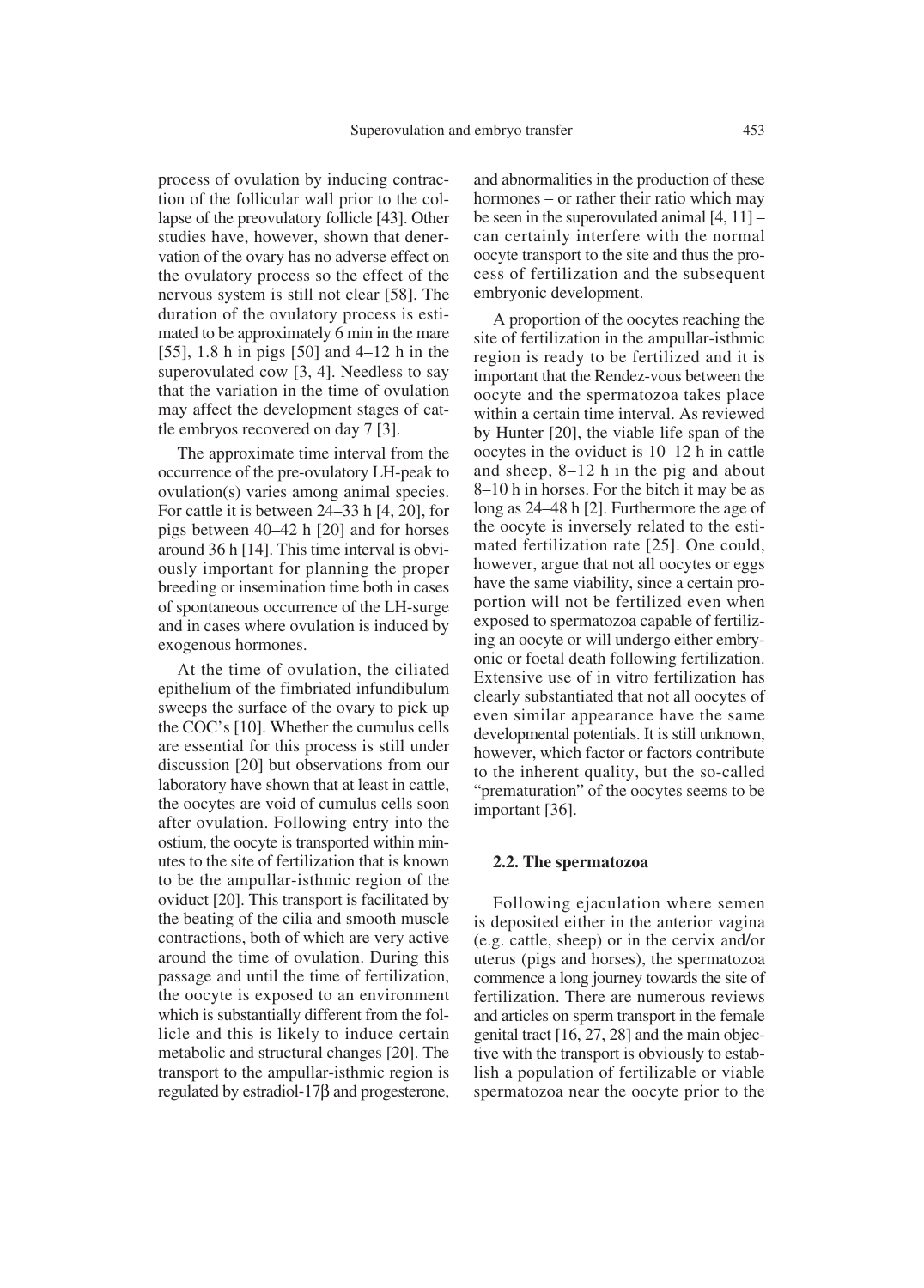time of ovulation. This requires establishment of a functional sperm reservoir. In the section this aspect shall be given most attention.

After deposition in the vagina, a large proportion of the spermatozoa gain access to the cervical canal by their own motility and quite a large number migrates into the cervical crypts where they may remain motile for as long as 3.5 days [20, 23, 48]. These spermatozoa form some kind of a reservoir but it is questionable whether they are able to be released from the crypts and contribute to the fertilizing pool of spermatozoa since they are intimately bound to the crypt cells by the nostril part of their head (Hunter, personal communication, 1998). In addition backwards swimming movements will be required to let these spermatozoa return to the cervical canal.

It is most likely that the spermatozoa which pass through the mucus in the cervical canal are those that will establish the reservoir in the oviduct. The sperm transport through the uterus probably occurs as a combination of sperm motility and myometrial contractions [20]. In cattle the uterine tone is greatly increased during estrous whereas this is not the case in for example the mare, so different mechanisms may exist. The period in the uterus is probably important for removal of certain components from the ejaculate and may thus contribute to the capacitation process [20]. It is worth noting that a population of living spermatozoa may be present in the uterus of the bitch for as long as 11 days [8] whereas, as previously mentioned, this period in cattle and pigs is probably in the magnitude of hours.

The first spermatozoa reach the oviduct within minutes, but most studies have clearly shown that it takes from 6–8 h to establish a functional spermatozoa reservoir in the oviduct [20, 24, 27]. This reservoir is established in the utero-tubal junction (UTJ) and the lower part of the isthmus of the oviduct  $[22, 48, 51]$ . This is true for sheep  $[28]$ , pigs [19] and cattle [24] and the spermatozoa remain in this region until close to the time of ovulation. During their storage in the lower part of the isthmus and UTJ the spermatozoa bind intimately to the epithelium as visualized by electronmicroscopy [41]. The binding of at least un-capacitated bull spermatozoa to the oviduct epithelium seems to involve some kind of recognition of specific carbohydrates, lectins, on the sperm surface and oligo-saccharides on the epithelial surface [41, 52]. The very narrow lumen of the isthmic part may in fact facilitate this binding by reducing the speed of the movement of the individual spermatozoa [52]. During the course of capacitation the previously mentioned lectins may be lost on the surface enabling the sperm to leave the epithelium and move towards the site of fertilization [52]. It is obviously important that the spermatozoa remain un-capacitated in order for them not to become hyperactivated and move towards the oocyte too early. In horses it has been shown that maintenance of a low intracellular  $Ca^{2++}$  concentration is important in this context [9] but other microenvironmental factors may also be important [22, 29]. The maintenance of a lower  $Ca^{2++}$  concentration is apparently achieved by the close contact between the sperm head and the epithelial surface [9].

The fertilizing ability of the spermatozoa is obtained after some period of contact to the epithelium and it is anticipated that the final part of the capacitation takes place during this period [48]. A completed capacitation is a prerequisite for leaving the oviduct epithelium [40], for penetration of the COC and for undergoing acrosome reaction (for review, see Hunter [20]). One of the very important functional changes which occurs in the spermatozoa is the so-called hyperactivation, where the sperm movements change from slow progressive to vigorous flagellar movements ([42, 53]; review: Scott [48]; personal observation, 1987). It is beyond any question that the local oviduct-ovarian endocrine environment has a decisive influence on the release and thus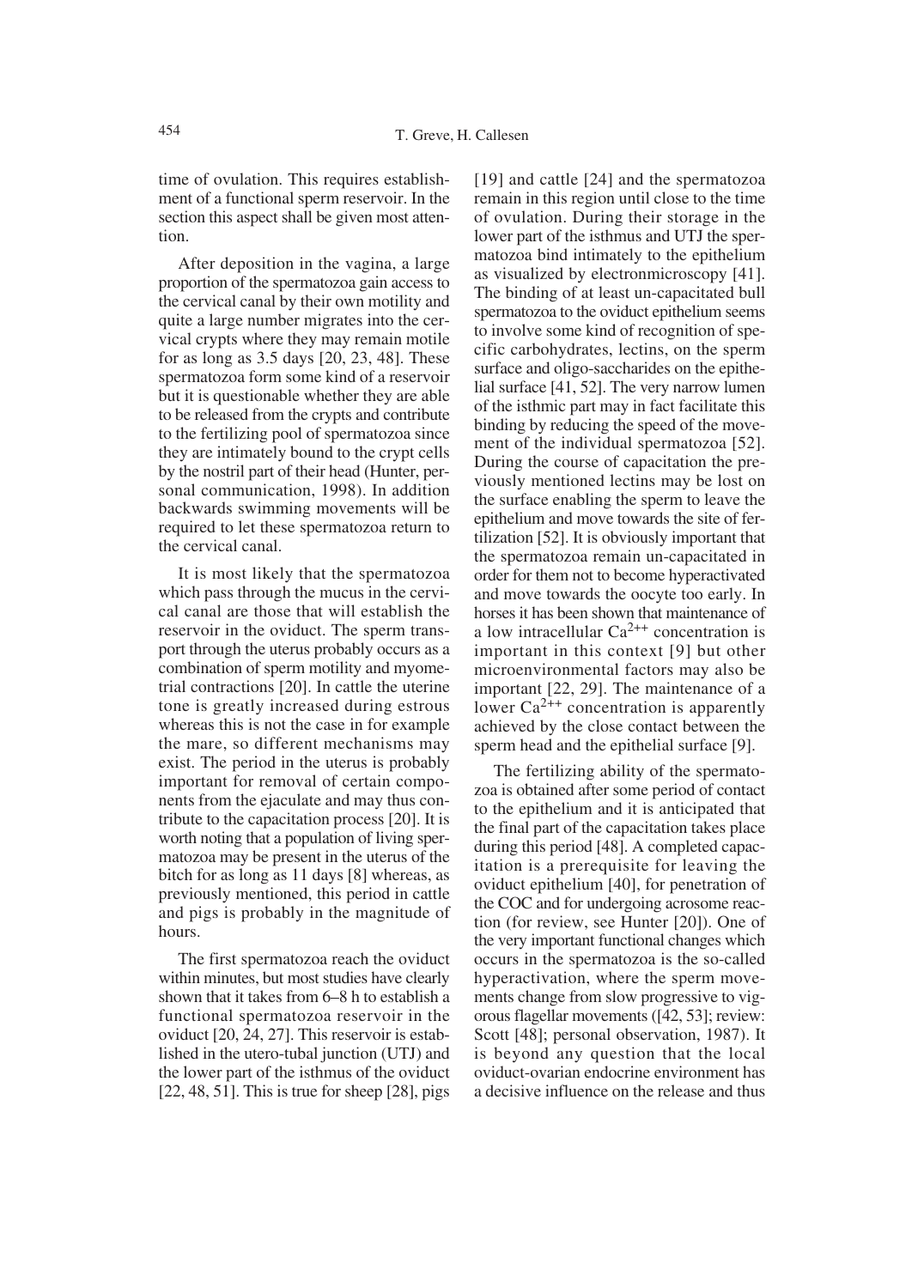the final transport of the spermatozoa from the isthmic reservoir to the site of fertilization in the ampulla [20, 29, 30]. It was thought that the follicular fluid could enter the oviduct and thus directly affect the flux of spermatozoa but there is now convincing evidence that the effect of the follicular fluid progesterone is indirect by inducing changes in the gradients of  $Ca^{2++}$  which will trigger the release of the spermatozoa**.** Thus, the local endocrine environment probably acts through the calcium route. It goes without saying that disturbances in the follicular production of steroid hormones (e.g. progesterone and estradiol- $17\beta$ ) as seen in association with superovulation (e.g. Callesen et al. [4, 5]) might have an adverse effect not only on the oocyte maturation as mentioned previously but also on the sperm transport by either enhancing or delaying the release and transport of the spermatozoa towards the site of fertilization. This may ultimately lead to the formation of inferior (aged) zygotes or lack of fertilization, both of which are more frequently observed in the superovulated than unstimulated animal.

#### **3. THE MEETING**

The changes in the follicular fluid steroids (mainly progesterone and estrogens) which occur towards the impending ovulation is the starting signal for the spermatozoa to make the final journey towards the oocyte which is located in the distal part of the ampulla where the meeting, the process of fertilization, will take place. It is quite appropriate that fertilization has been denominated as a process since it involves several well-defined steps. The timing of sperm penetration and pronucleus formation has been examined in pigs by means of light microscopical observations [1, 18] and detailed ultrastructural studies of the in vivo fertilization process have been presented by Crozet [6] and Hyttel et al. [32, 35]. Valuable information on this process has also been obtained by studies of the in vitro fertilization process [33, 34]. The cumulus cells are shed very soon after ovulation (< 10 h, Crozet [6]), so the spermatozoa can make direct contact to the zona pellucida where the acrosome reaction occurs [26, 35, 54, 56]. The acrosome reaction is a vesiculation that originates from fusion of the plasma membrane and the outer acrosomal membrane and results in the formation of vesicles. In the scanning electron microscope, this reaction appears as a fenestration of the membrane coats of the sperm head. Upon penetration of the zona pellucida, the spermatozoa's equatorial segment first touches and is then gradually internalised into the ooplasma. At the same time the release of the cortical granules takes place and this process will prevent entrance of more spermatozoa into the ooplasma.

The subsequent nuclear changes will lead to the formation of the paternal and maternal pronuclei and following an apposition period, these structures will fuse at around 19–20 h following insemination in cattle and immediately thereafter the first cleavage division takes place [32]. For details on similar processes in pigs see [18]. The fertilization process does not always occur in this normal fashion. One of the conditions particularly seen in pigs, but also in cattle, is polyspermic penetration (polyspermi). At least in cattle this condition can be directly related to deviant oocyte maturation involving abnormal distribution and release of the cortical granules as a consequence of treatment with exogenous gonadotrophins [35]. Oocytes matured in vitro, experience this condition even more frequently [34]. The biochemistry of fertilization will not be discussed in this paper, but one substance that allegedly facilitates or promotes the events leading to fertilization is the oviductal glycoproteins [57]. They may increase the capacitation and subsequent fertilization rates in cattle [38] and if purified and synthetically produced their addition to semen might be used to improve embryonic developmental rates in vitro. Other studies have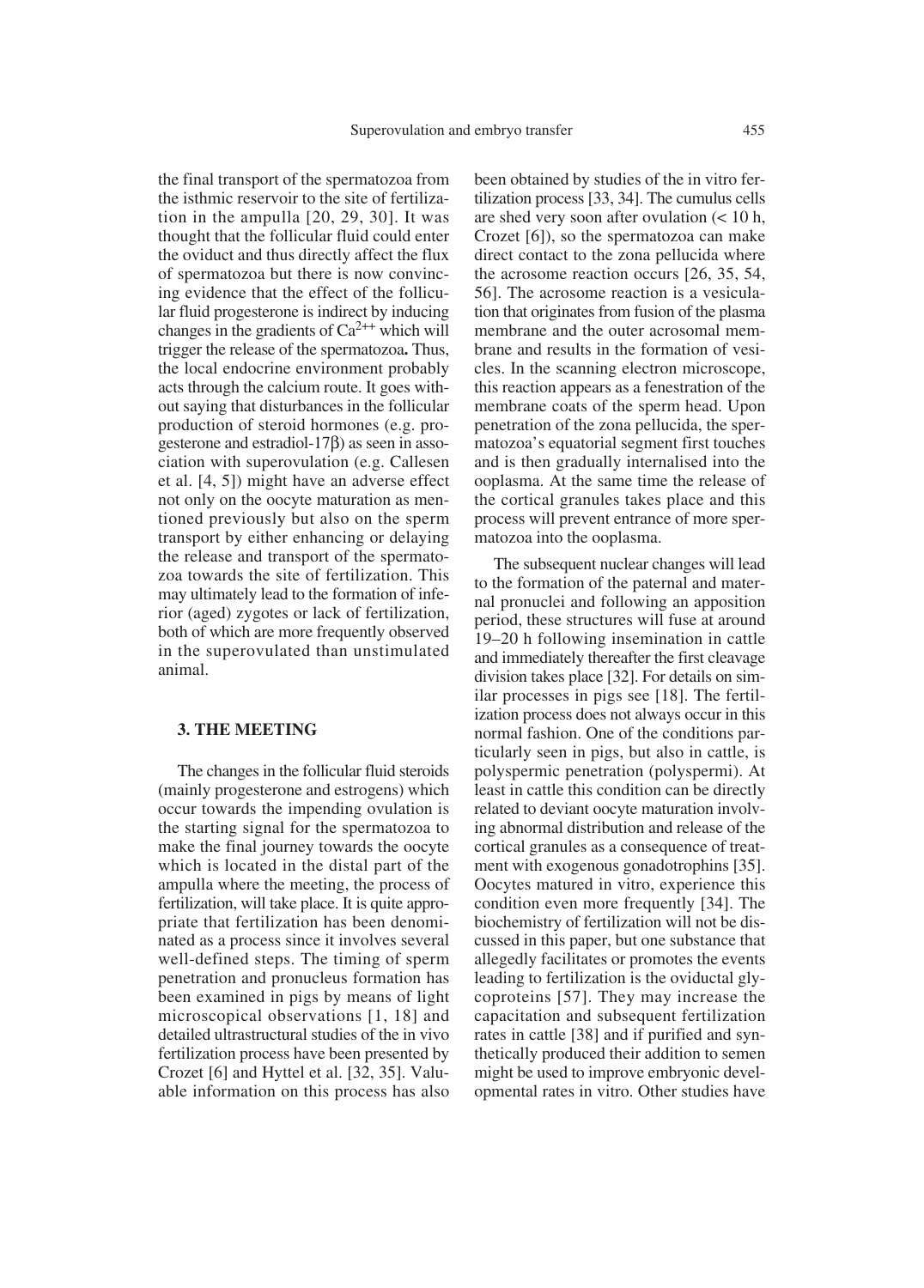shown that certain proteins exist in the seminal plasma of bulls with high fertility (26 kDa and 55 kDa proteins, Killian et al. [37]).

The number of spermatozoa in the zona pellucida, denominated accessory or supernumerary spermatozoa (AS), varies with species. In pigs it reaches an average number of 106, 6 h after insemination [18]. In cattle the number of AS depends on a number of factors as reviewed by Saacke et al. [44–47], namely the breeding method (more AS following natural service), timing of breeding (more AS following 24 h versus 12 h and 0 h breeding after the first mount), embryos recovered from single versus multiple ovulating animals (more AS in single ovulating eggs) and finally the embryo quality (more AS in excellent/good embryos versus degenerate/unfertilized [47]). In ewes it has also been observed that superovulation will inhibit sperm transport [17] leading to fewer spermatozoa in all parts of the female genital tract and a lower number of AS in the zona pellucida. Again, natural breeding gave a significantly higher number of AS than artificial breeding (single ovulating 127 versus 23 or 17 per embryo).

The impairment of sperm transport and reduction in fertilization rates in the superovulated animal is a commonly accepted condition and it may be caused by the adverse endocrine environment induced by the peripheral and the follicular endocrine deviations, which by and large is a significant increase in the estrogen levels [13]. This may affect not only sperm storage, release and transport but it may also create a microenvironment which is incompatible not only with gamete transport but with proper fertilization and early development which is dependant on a very delicate balance in the oviductal secretions of small peptides [15, 21]. The reduction in the number of AS may be explained by the subtle changes in the oviductal motility induced by the superovulatory treatment. It is, however, more difficult to give an explanation for the direct relationship between embryo quality and AS. Why are there more AS in good embryos? Because the oocytes were of higher quality, and since the oocytes compete for more fertilizing spermatozoa, then the better wins more often? It is evident though that the number of AS in embryos of good quality should be around 10–20 per embryo. It is finally interesting to note that abnormal spermatozoa do not gain zona access and thus do not constitute part of the AS population [46].

### **4. DEEP UTERINE INSEMINATION**

With the emergence of sex selected semen it will be necessary to use lower doses of semen [49] because the sorting process is still rather slow. Deep intrauterine insemination may thus be an alternative to the standard cervical or uterine body deposition [26]. The advantage of this method would be an increase in a fertilizing population of spermatozoa close to the functional isthmic sperm reservoir resulting in a rise in nonreturn rates by elevating the subsequent fertilization rate. Even when not using sexed semen this aspect would be economically important. However, potential risks might be perforation of the uterine wall if the inseminator is not properly trained as well as an increase in polyspermic fertilization.

In a recent experiment conducted in our laboratory [7], we tried to use deep intrauterine insemination with reduced sperm concentration in both single ovulating and superovulated animals. The results were disappointing, since we did not obtain a satisfactory number of embryos in spite of a reasonable ovulation rate. Could this be due to an inflammatory reaction induced in the endometrium by the semen or the extender leading to impaired and even complete lack of embryonic development, maybe even total destruction?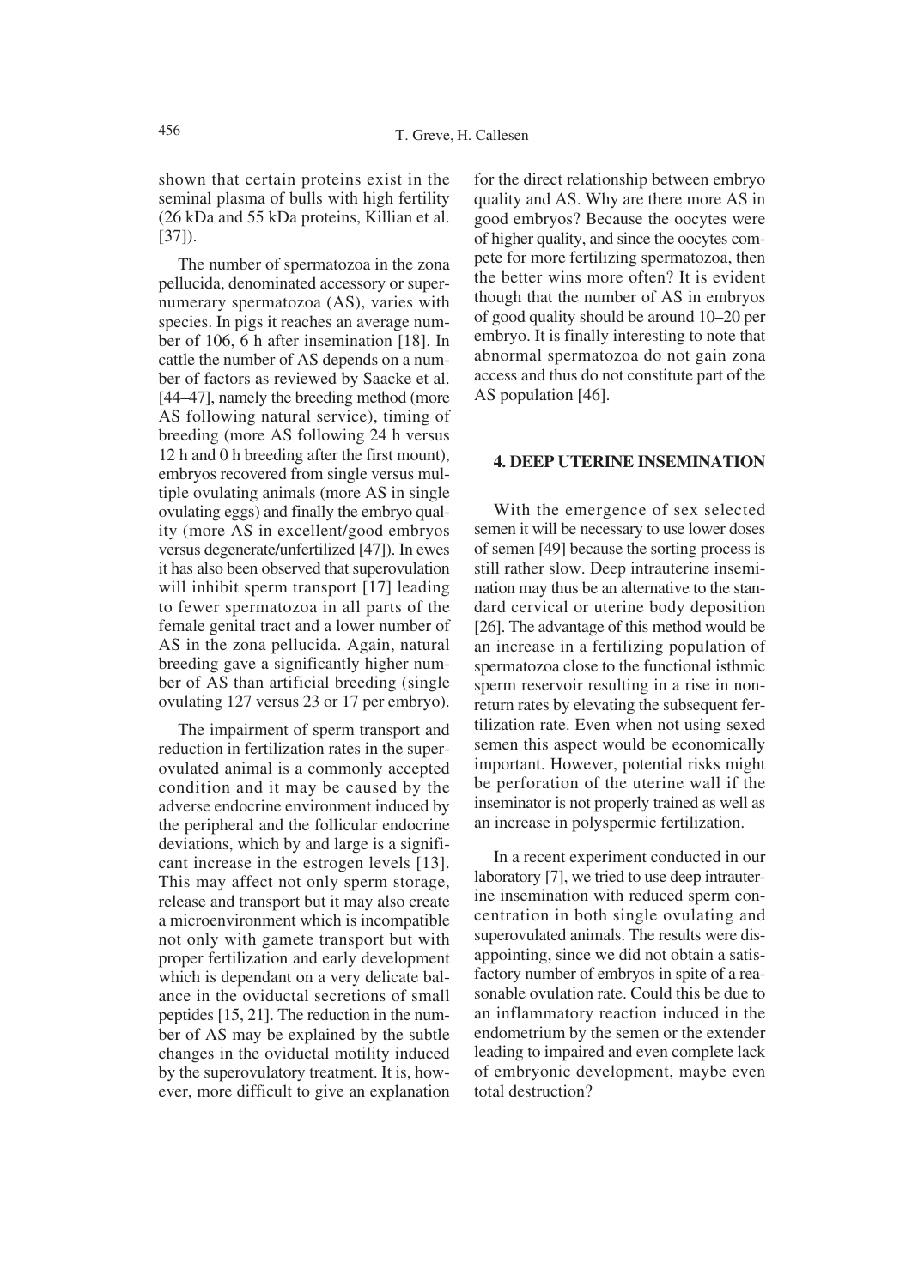## **5. FINAL COMMENTS: SUPEROVULATION**

From this review it has hopefully become clear that the meeting between and the final fusion of the gametes in the Fallopian tube (uterine tube or the oviduct) is a long and meticulously well tuned process which may be perturbed in several ways as a result of a superovulatory treatment. The abnormalities induced will include deviant oocyte maturation as well as abnormal peripheral and follicular endocrine events. Deviant oocyte maturation will eventually lead to formation of a gamete with reduced developmental potentials and a hostile endocrine environment. This will predispose for impaired storage and transport of the spermatozoa in all parts of the female genital tract yielding fewer or no available sperm in the vicinity of the oocyte at the time when fertilization should have taken place. The abnormal activity of the oviduct induced by the adverse endocrine conditions may also have the consequence that the transport of the zygotes and embryos are hastened leading to premature entry into the uterus. This asynchrony may well be incompatible with normal subsequent embryonic development.

Thus, there are ample risks for the whole process to run off the track, but despite all odds, superovulation and embryo recovery is a successful technique in most European countries as evidenced by AETE statistics.

#### **REFERENCES**

- [1] Baker R.D., Polge C., Fertilization in swine and cattle, Can. J. Anim. Sci. 56 (1976) 105–119.
- [2] Bysted B., Periovulatory events and early embryonic development in the dog. Ph.D. Thesis, Royal Veterinary and Agricultural University, Copenhagen, Denmark, 2001.
- [3] Callesen H., Superovulation of cattle. Oocyte maturation, embryo quality and donor evaluation. Doctoral Thesis, Royal Veterinary and Agricultural University, Copenhagen, Denmark, 1995.
- [4] Callesen H., Greve T., Hyttel P., Preovulatory endocrinology and oocyte maturation in superovulated cattle, Theriogenology 25 (1986) 71–86.
- [5] Callesen H., Greve T., Hyttel P., Premature ovulations in superovulated cattle, Theriogenology 28 (1987) 155–166.
- [6] Crozet N., Ultrastructural aspects of in vivo fertilization in the cow, Gamete Res. 10 (1984) 241–251.
- [7] Dahlgaard P., Attempts to perform deep uterine insemination in superovulated cattle, M.S. Thesis, Royal Veterinary and Agricultural University, Copenhagen, Denmark, 2001.
- [8] Doak R.L., Hall A., Dale H.E., Longevity of spermatozoa in the reproductive tract of the bitch, J. Reprod. Fertil. 13 (1967) 51–58.
- [9] Dobrinski I., Smith T.T., Suarez S.S., Ball B.A., Membrane contact with oviductal epithelium modulates the intracellular calcium concentration of equine spermatozoa in vitro, Biol. Reprod. 56 (1997) 861–869.
- [10] Fléchon J.E., Hunter R.H.F., Ovulation in the pig: a light and scanning electron microscope study, Proc. Soc. Study Fertil. Abstract 5 (1980) 9.
- [11] Goff A.K., Greve T., Bousquet D., King W.A., Progesterone and luteinizing hormone profiles in heifers used as oocyte donors, Theriogenology 26 (1986) 577–586.
- [12] Greve T., Bousquet D., King W.A., Betteridge K.J., In vitro fertilization and cleavage of in vivo matured bovine oocytes, Theriogenology 22 (1984) 151–165.
- [13] Greve T., Callesen H., Hyttel P., Follicular correlates with in-vitro fertilization in cattle, J. Reprod. Fert., Suppl. 38 (1989) 117–126.
- [14] Grøndahl C., Grøndahl Nielsen C., Eriksen T., Greve T., Hyttel P., In-vivo fertilisation and initial embryogenesis in the mare, Equine Vet. J., Suppl. 15 (1993) 79–83.
- [15] Hansen T.H., Peptide growth factors in the bovine oviduct, Ph.D. Thesis, Royal Veterinary and Agricultural University, Copenhagen, Denmark, 2000.
- [16] Hawk H.W., Transport and fate of spermatozoa after insemination of cattle, J. Dairy Sci. 70 (1987) 1487–1503.
- [17] Hawk H.W., Cooper B.S., Conley H.H., Inhibition of sperm transport and fertilization in superovulating ewes, Theriogenology 28 (1987) 139–153.
- [18] Hunter R.H.F., Fertilization in the pig: sequence of nuclear and cytoplasmic events, J. Reprod. Fertil. 29 (1972) 395–406.
- [19] Hunter R.H.F., Pre-ovulatory arrest and periovulatory redistribution of competent spermatozoa in the isthmus of the pig oviduct, J. Reprod. Fertil. 72 (1984) 203–211.
- [20] Hunter R.H.F., The Fallopian Tubes. Their role in fertility and infertility, Springer-Verlag, 1988.
- [21] Hunter R.H.F., Modulation of gamete and embryonic microenvironments by oviduct glycoproteins, Mol. Reprod. Develop. 39 (1994) 176–181.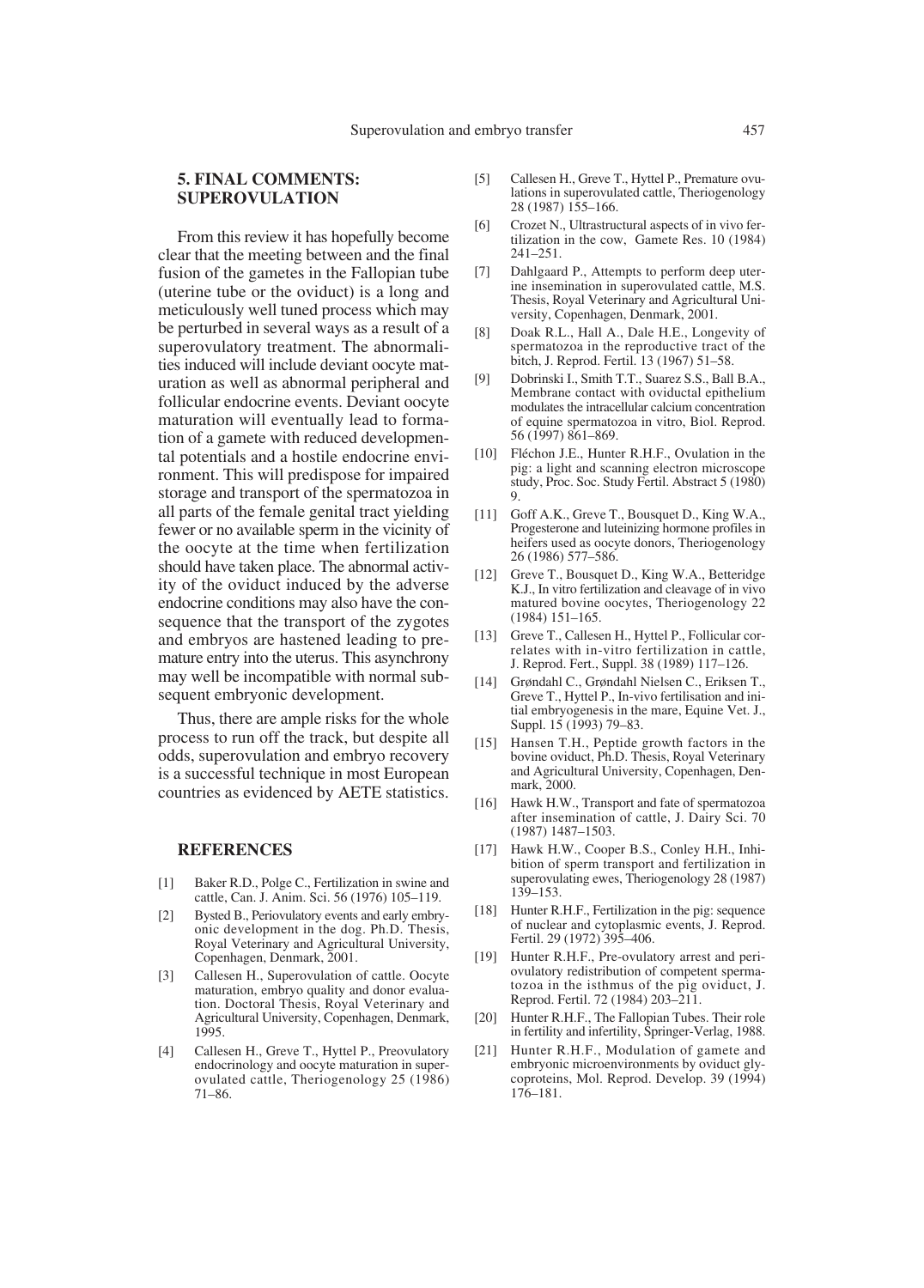- [22] Hunter R.H.F., Sperm-epithelial interactions in the isthmus and ampulla of the Fallopian tubes and their ovarian control, in: Lauria A. et al. (Eds), Gametes: Development and Function, Serono Symposia Rome, 1998, pp. 355–367
- [23] Hunter R.H.F., Nichol R., Transport of spermatozoa in the sheep oviduct: preovulatory sequestering of cells in the caudal isthmus, J. Exp. Zool. 228 (1983) 121–128.
- [24] Hunter R.H.F., Wilmut I., The rate of functional sperm transport into the oviducts of mated cows, Anim. Reprod. Sci. 5 (1983) 167–173.
- [25] Hunter R.H.F., Greve T., Could artificial insemination of cattle be more fruitful?, Penalties associated with ageing eggs, Reprod. Dom. Anim. 32 (1997) 137–141.
- [26] Hunter R.H.F., Greve T., Deep uterine insemination of cattle: a fruitful way forward with smaller numbers of spermatozoa, Acta Vet. Scand. 39 (1998) 149–163
- [27] Hunter R.H.F., Nichol R., Crabtree S.M., Transport of spermatozoa in the ewe: timing of the establishment of a functional population in the oviduct, Reprod. Nutr. Develop. 20 (1980) 1869–1875.
- [28] Hunter R.H.F., Barwise L., King R., Sperm transport, storage and release in the sheep oviduct in relation to the time of ovulation, Brit. Vet. J. 138 (1982) 225–232.
- [29] Hunter R.H.F., Huang W.T., Holtz W., Regional influences of the Fallopian tubes on the rate of boar sperm capacitation in surgically inseminated gilts, J. Reprod. Fertil. 114 (1998) 17–23.
- [30] Hunter R.H.F., Petersen H.H., Greve T., Ovarian follicular fluid, progesterone and  $Ca<sup>2+</sup>$  Ion influences on sperm release from the Fallopian tube reservoir, Mol. Reprod. Develop. 54 (1999), 283–291.
- [31] Hyttel P., Callesen H., Greve T., Ultrastructural features of preovulatory oocyte maturation in superovulated cattle, J. Reprod. Fertil. 76 (1986) 645–656.
- [32] Hyttel P., Greve T., Callesen H., Ultrastructure of in-vivo fertilization in superovulated cattle, J. Reprod. Fertil. 82 (1988) 1–13.
- [33] Hyttel P., Xu K.P., Greve T., Scanning electron microscopy of in vitro fertilization in cattle, Anat. Embryol. 178 (1988) 41–46.
- [34] Hyttel P., Xu K.P., Greve T., Ultrastructural abnormalities of in vitro fertilization of in vitro matured bovine oocytes, Anat. Embryol. 178 (1988) 47–52.
- [35] Hyttel P., Greve T., Callesen H., Ultrastructural aspects of oocyte maturation and fertilization in cattle, J. Reprod. Fertil. Suppl. 38 (1989) 35–47.
- [36] Hyttel P., Fair T., Callesen H., Greve T., Oocyte growth capacitation and final maturation in cattle, Theriogenology 47 (1997) 23–32.
- [37] Killian G.J., Chapman D.A., Rogowski L.A., Fertility-associated proteins in Holstein bull seminal plasma, Biol. Reprod. 49 (1993) 1202–1207.
- [38] King R.S., Anderson S.H., Killian G.J., Effect of bovine oviductal estrus-associated protein on the ability of sperm to capacitate and fertilize oocytes, J. Androl. 15 (1994) 468–478.
- [39] Kruip T.A.M., Cran D.G., van Beneden T.H., Dieleman S.J., Structural changes in bovine oocytes during final maturation in vivo, Gamete Res. 8 (1983) 29–47.
- [40] Lefebvre R., Suarez S.S., Effect of capacitation on bull sperm binding to homologous oviductal epithelium, Biol Reprod 54 (1996) 575–582.
- [41] Lefebvre R., Lo M.C., Suarez S.S., Bovine sperm binding to oviductal epithelium involves fucose recognition, Biol. Reprod. 56 (1997) 1198–1204.
- [42] Nichol R., Hunter R.H.F., de Lamirande E., Gagnon C., Cooke G.M., Motility of spermatozoa in hydrosalpingeal and follicular fluid of pigs, J. Reprod. Fertil. 110 (1997), 79–86.
- [43] O'Shea J.D., Phillips R.E., Contractility of ovarian follicles from sheep in vitro, J. Reprod. Fertil. 36 (1974) 457.
- [44] Saacke R.G., Nadir S., Nebel R.L., Relationship of semen quality to sperm transport, fertilization, and embryo quality in ruminants, Theriogenology 41 (1994) 45–50.
- [45] Saacke R.G., DeJarnette J.M., Barne J.H., Karabinus D.S., Whitman S.S., Can spermatozoa with abnormal heads gain access to the ovum in artificially inseminated super- and singleovulating cattle?, Theriogenology 50 (1998) 117–128.
- [46] Saacke R.G., Dalton J., Nadir S., Bame J., Nebel R.L., Spermatozoal characteristics important to sperm transport, fertilization and early embryonic development, in: Lauria A. et al. (Eds), Gametes: Development and Function, Serono Symposia Rome, 1998, 320–335.
- [47] Saacke R.G., Dalton J.C., Nadir S., Nebel R.L., Bame J.H., Relationship of seminal traits and insemination time to fertilization rate and embryo quality, Anim. Reprod. Sci. 60/61 (2000) 663–677.
- [48] Scott M.A., A glimpse at sperm function in vivo: sperm transport and epithelial interaction in the female reproductive tract, Anim. Reprod. Sci. 60/61 (2000) 337–348.
- [49] Seidel G.E. Jr., Allen C.H., Johnson L.A., Holland M.D., Brink Z., Welch G.R., Graham J.K., Cattell M.B., Uterine horn insemination of heifers with very low numbers of nonfrozen and sexed spermatozoa, Theriogenology 48 (1997) 1255–1264.